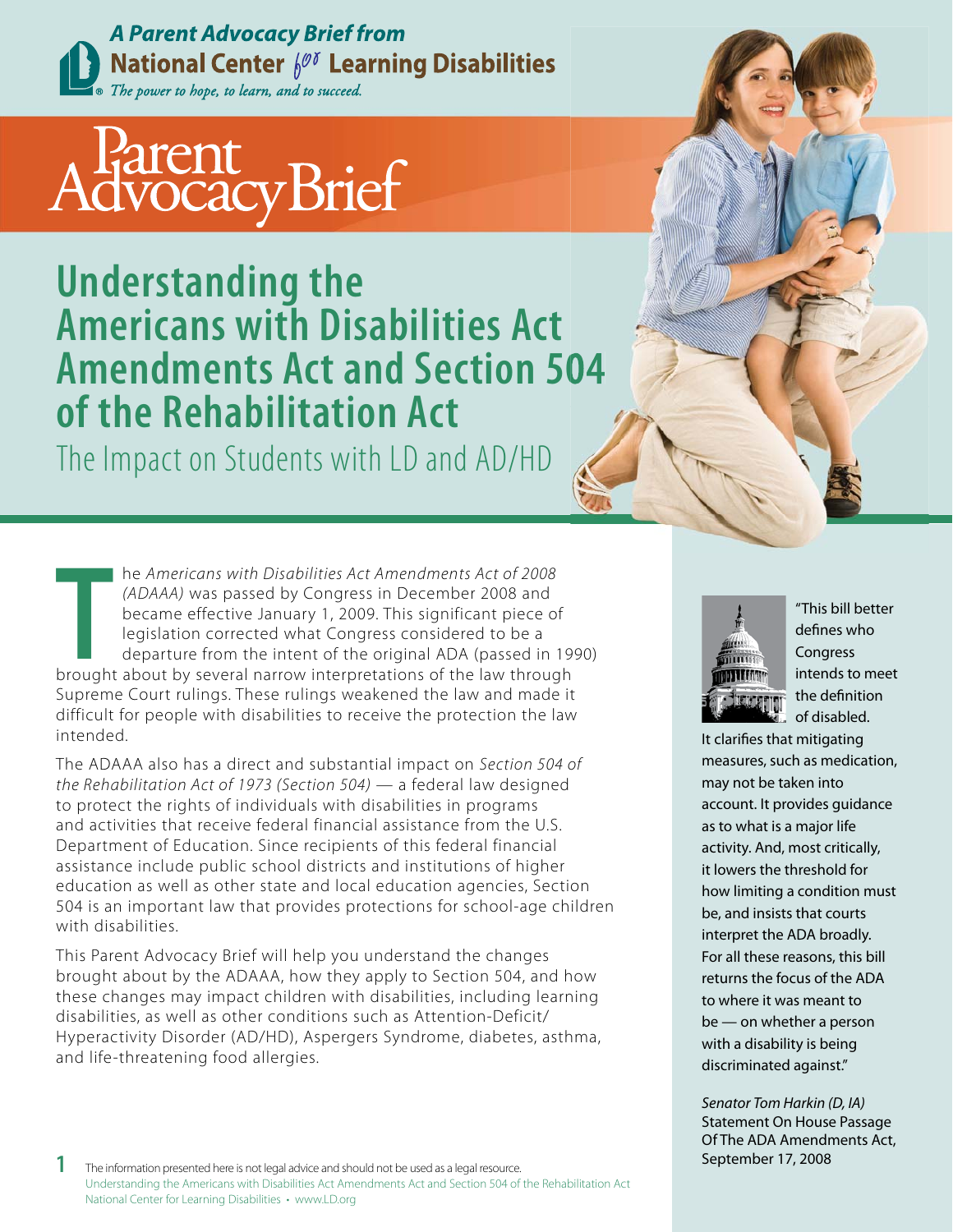



## **Overview**

## **Section 504 of the Rehabilitation Act of 1973**

Section 504 is a federal law designed to protect the rights of individuals with disabilities in programs and activities that receive federal financial assistance from the U.S. Department of Education. Section 504 states: "No otherwise qualified individual with a disability in the United States . . . shall, solely by reason of her or his disability, be excluded from the participation in, be denied the benefits of, or be subjected to discrimination under any program or activity receiving Federal financial assistance . . . ."

Because Section 504 preceded the enactment of the ADA by nearly 20 years, Section 504 has generally been the basis for disabilities protections in the nation's public schools. The Section 504 federal regulations require a school district to provide a "free appropriate public education" (FAPE) to each qualified student with a disability who is in the school district's jurisdiction, regardless of the nature or severity of the disability. Under Section 504, FAPE consists of the provision of regular or special education and related aids and services designed to meet the student's individual educational needs as adequately as the needs of nondisabled students are met.

Persons with a physical or mental impairment that substantially restricts one or more major life activities are eligible for services under Section 504. Some schools use Section 504 to support students with learning disabilities (LD) who need instructional accommodations rather than the specially designed instruction provided under the Individuals with Disabilities Education Act (IDEA) (see box on Page 3). Children and youth with Attention-Deficit/Hyperactivity Disorder (AD/HD) who don't need or qualify for more comprehensive special education support also are frequently served under this law. All students eligible for special education services under the IDEA are also eligible under Section 504; however, a student eligible under Section 504 is not necessarily eligible under IDEA.

## **Americans with Disabilities Act Amendments Act of 2008**

The Americans with Disabilities Act (ADA), passed in 1990, was the first comprehensive civil rights law for people with disabilities. As such, it applies to all qualifying private employers (employers with 15 or more employees), all state and local government programs, including the public schools, and all places of public accommodation, including non-religiously controlled colleges and universities and test agencies. However, following its enactment, some of the fundamental provisions of the ADA were narrowed by Supreme Court rulings. The rulings (most notably Sutton v. United Airlines, 1999 and Toyota Motor Manufacturing v. Williams, 2002) served to limit the scope of opportunities and protections that were originally intended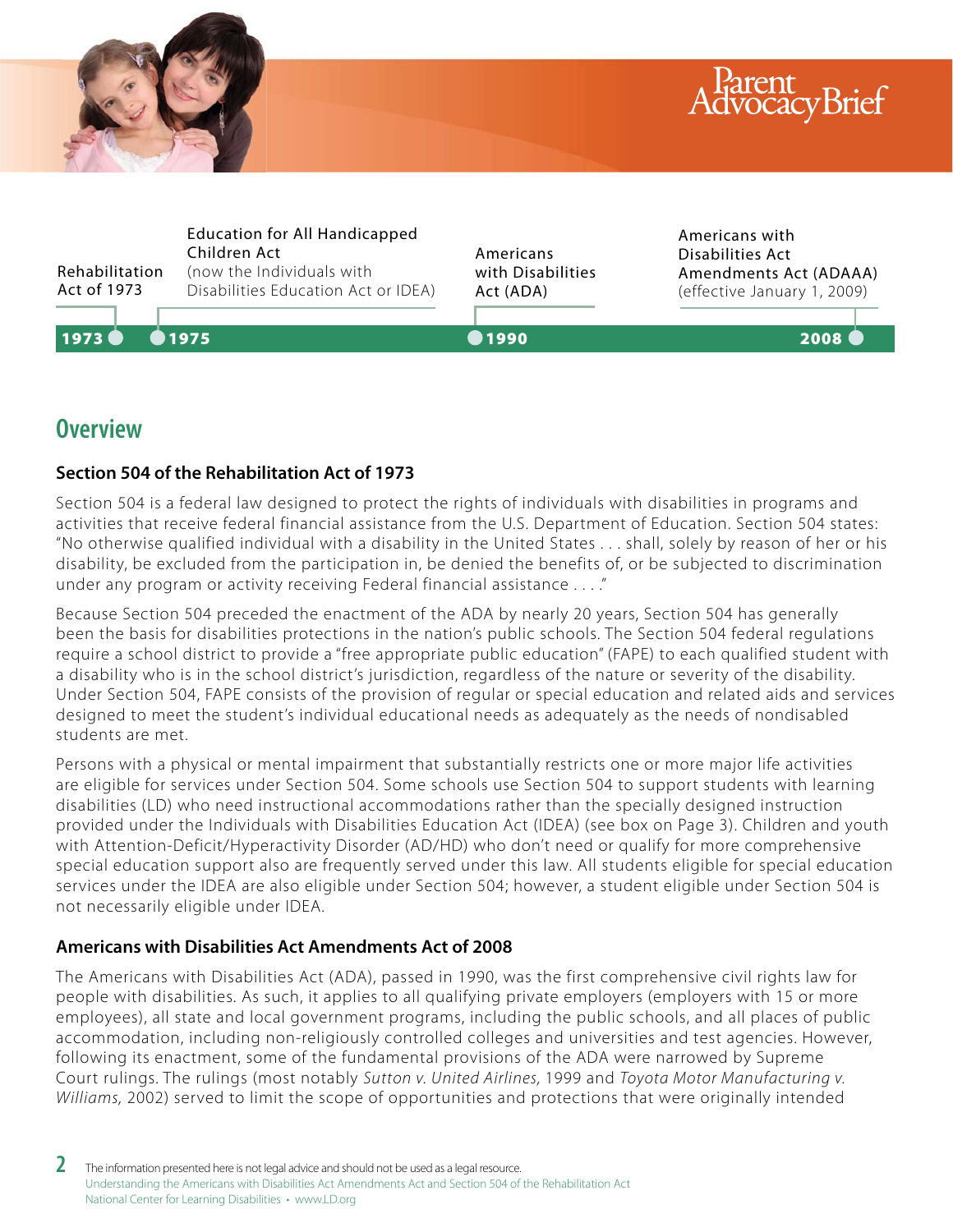## Parent<br>dvocacyBrief

by the legislators and disability advocates involved in the creation and passage of the law. Congress responded to this constriction by passing the Americans with Disabilities Act Amendments Act of 2008, which included a conforming amendment (a legislative procedure used to make an old law be consistent with the new law) to Section 504. The ADAAA became effective on January 1, 2009.

The ADAAA did not change the basic definition of disability, but rather the manner in which the definition is to be interpreted. The ADAAA continues to define disability as an individual:

- 1. With a physical or mental impairment that substantially limits one or more major life activities;
- 2. Who has a record of such an impairment; or
- 3. Who is regarded as having such impairment.

## **Significant Changes Made by ADAAA**

## **Expanded list of major life activities**

**Before ADAAA:** The definition of major life activities included but was not limited to: caring for oneself, performing manual tasks, seeing, hearing, speaking, breathing, learning, and working.

*Now:* The following activities have been added: eating, sleeping, walking, standing, lifting, bending, reading, concentrating, thinking, and communicating. While the list of major life activities has been expanded, it remains "illustrative." In other words, the list is not intended to be allinclusive and an activity not listed may be covered.

In addition, the legislation clarified that an impairment substantially limiting one major life activity does not need to limit others to be considered a disability. For example, a student will be considered to have a disability if his or her impairment substantially limits reading even if it does not substantially limit learning.

Of particular interest to students with learning disabilities and their parents is the clarification that "an individual with an impairment that substantially limits a major life activity should not be penalized when seeking protection under the ADA simply because he or she managed their own adaptive strategies or received informal or undocumented accommodations that have the effect of lessening the deleterious impacts of their disability.'' (Source: Representative George Miller on the floor of the House; Congressional Record 9/17/2008, Page: H8294) For example, a student with learning disabilities who is performing well academically may, nonetheless, be a qualified individual under both the ADAAA and Section 504.

## *Important Terms to Know*

#### **Accommodations**

Accommodations are tools and procedures that provide equal access to instruction and assessment for students with disabilities. They are provided to "level the playing field." Without accommodations, students with disabilities may not be able to access grade-level instruction and participate fully on assessments. Accommodations are not intended to reduce learning expectations.

#### **Specially Designed Instruction**

IDEA defines specially designed instruction as "adapting, as appropriate to the child's needs, the content, methodology, or delivery of instruction to address the unique needs of the child that result from the child's disability; to ensure access of the child to the general education curriculum, so that the child can meet the educational standards within the jurisdiction of the public agency that apply to all children."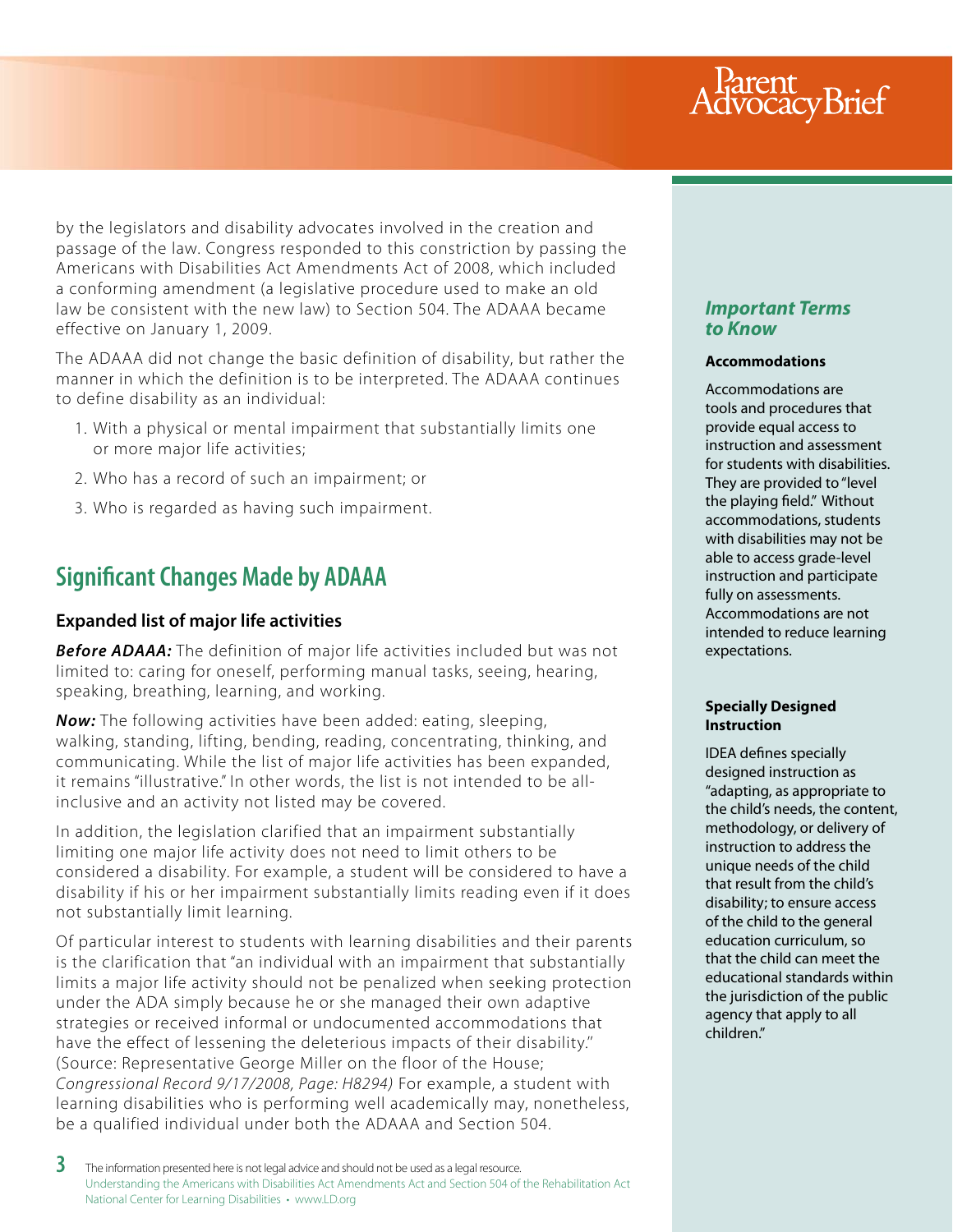

**Before ADAAA:** The Supreme Court rulings had resulted in a narrow interpretation of "substantially limits," both in scope and conditions on which the determination was made.

*Now:* While the ADAAA did not change the term "substantially limits," the new law clearly establishes that the term is to be interpreted broadly and inclusively.

The law clarifies that the measurement for impairments that are episodic or in remission must be considered at the time they are active. For example, whether or not a student with a condition such as depression, diabetes, asthma, or anxiety that is in remission is "substantially limited" would need to be determined when the student's condition is active. Also, Congress clarified that the decision of whether an individual has a disability should not entail an extensive analysis and that it should be expansive.

### **Removes consideration of mitigating measures**

*Before ADAAA:* Several Supreme Court decisions in 1999 established that the decision of whether an individual has a disability under the ADA must take into account the effects, both positive and negative, of any "mitigating measures" used by that individual.

*Now:* The ADAAA requires the "substantially limits" decision to be made without regard to any impact or ameliorative effects of mitigating measures. For example, schools can no longer consider the effect of medication on a student with AD/HD, asthma, diabetes, etc.

In addition, the ADAAA provides an expansive list of mitigating measures. Such measures include but are not limited to: medication, medical supplies, equipment or appliances, low-vision devices (except eyeglasses or contact lenses), hearing aids, cochlear implants, assistive technology, learned behavioral or adaptive neurological modifications, and reasonable accommodations.

## **What We Know**

A 2005 survey of school districts produced or reported on the following:

- The national average of students on Section 504 plans is approximately 1.2% of the K-12 school population.
- Middle and high school students make up a greater percentage of those served by Section 504 than elementary students.
- The percentage of 504-only students did not significantly differ among rural, suburban, and urban settings.

 $\blacksquare$  There was no significant difference in the percentage of 504-only students with respect to school wealth.

rent<br>ocacyBrief

- AD/HD was the most common basis for a Section 504 plan, followed by diabetes.
- Only 14 states had established 504 policies and procedures in 2004.
- No state collected data on 504-eligible students.

Source: Section 504 and Public Schools: A National Survey Concerning "Section 504-Only" Students, Rachel A. Holler and Perry A. Zirkel, NASSP Bulletin, Vol. 92, No. 1, March 2008, 19-43.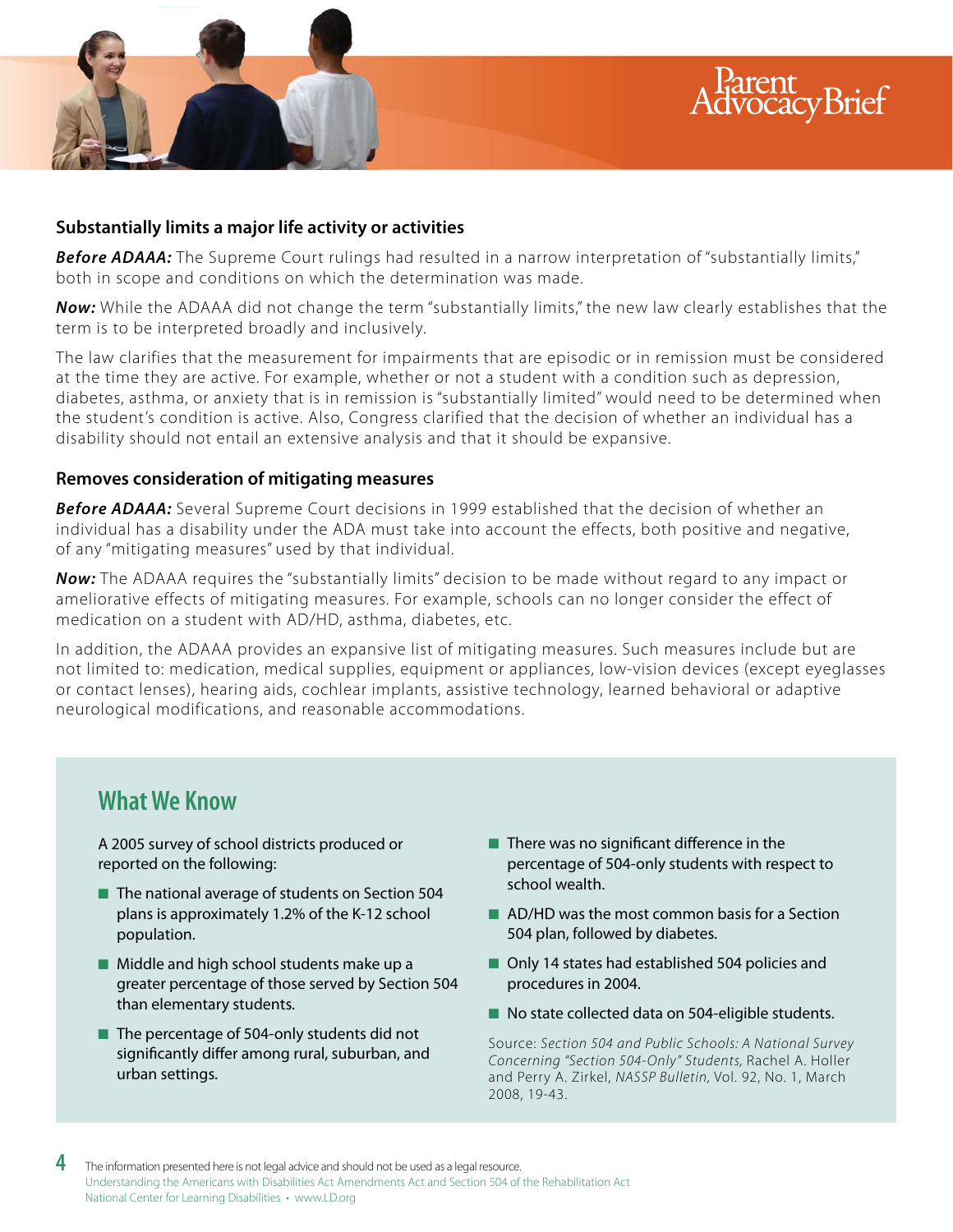

## **Impact of Significant Changes**

## **Elementary and Secondary Schools**

The significant changes to Section 504 brought about by the ADAAA are likely to have substantial impact on the policies and procedures used by elementary and secondary schools. While the U.S. Department of Education (U.S. Ed) does not currently expect to issue changes to the federal regulations governing Section 504 (as of August 2009), the Office for Civil Rights at the U.S. Ed quickly updated guidance documents that reflect these changes. Section 504 experts are urging school and district administrators to quickly review and update existing policies and procedures regarding Section 504 implementation so as not to run afoul of the ADAAA, as has already happened in some districts (see Case in Point: North Royalton City School District, Page 6).

Without question, the expanded list of major life activities — now including reading, concentrating, and thinking, in addition to learning — provides a basis for more students to be considered for eligibility under Section 504. Additionally, the clear and concise language regarding mitigating measures and the expansive list of measures included in the ADAAA provides a different framework for eligibility decisions. Since most Section 504 plans are currently being provided for students with AD/HD, many more students may be eligible when the effects of medication are not part of the consideration of "substantially limits." The same is true for the change clarifying that the impact of an impairment is to be measured at the time the impairment is active.

## **Relationship between Section 504 and the IDEA**

The Individuals with Disabilities Education Act (IDEA) was enacted in 1975 (as the Education for All Handicapped Children Act) — just two years after enactment of the Rehabilitation Act. Representing an expansive new responsibility for public schools, implementation of IDEA quickly became the focus of public schools across the nation. The IDEA also came with a promise of federal funds to help local districts pay for the excess costs of providing education to children with disabilities, whereas Section 504 — an antidiscrimination law — provides no additional funding to schools.

All students eligible for special education services under the IDEA are also covered by Section 504. However, not all students eligible under Section 504 are eligible under IDEA (see graphic at right).

There are several situations where eligibility for Section 504 should now be considered. Among them are:

- When a student has been evaluated for eligibility under IDEA and found to be ineligible;
- When a student previously eligible for and receiving services under IDEA is determined to no longer need special education services;



- When a student is found eligible for services under IDEA but the parents refuse to consent to the provision of special education;
- When parents decide to revoke consent for the provision of special education services for their child after initial consent and delivery of services.

There are many important differences between Section 504 and the IDEA. For additional information, see the Comparison Chart on Pages 9-10.

 ${\bf 5}$  The information presented here is not legal advice and should not be used as a legal resource. Understanding the Americans with Disabilities Act Amendments Act and Section 504 of the Rehabilitation Act National Center for Learning Disabilities • www.LD.org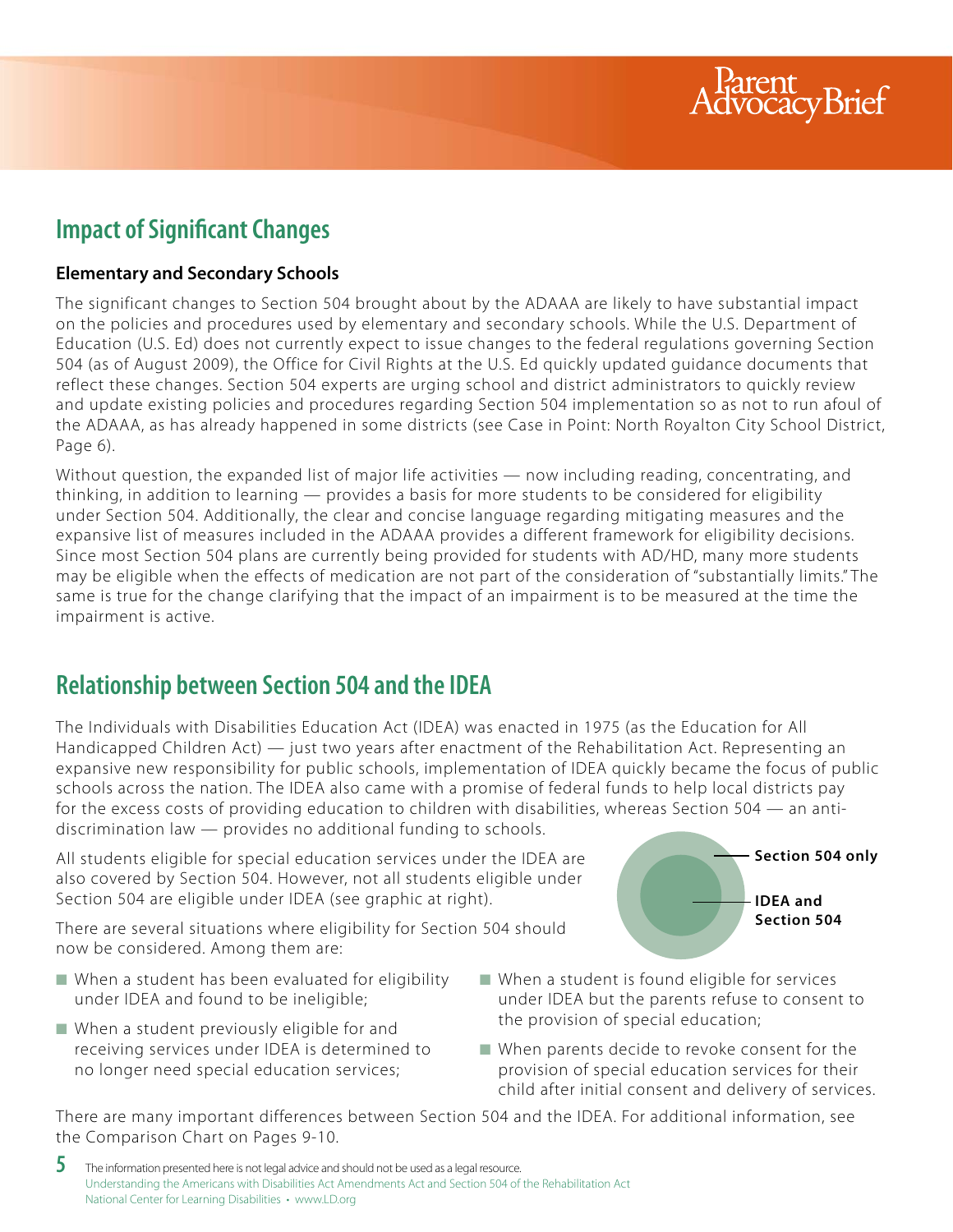



## **Case in Point: North Royalton City School District**

In a March 30, 2009 decision regarding a Section 504 complaint filed against the North Royalton (OH) City School District involving a nine-year-old with an anxiety disorder and a life-threatening nut allergy, the Office for Civil Rights (OCR) (Midwestern Division, Cleveland, Ohio) found several areas in which the district's policies and procedures failed to comport with the requirements of Section 504. Among them were:

- The district's written policies provided that a student whose impairment does not limit his learning is not entitled to a Section 504 plan. OCR ruled that learning is only one of a number of major life activities that districts should consider. OCR noted that the ADAAA expanded the list to include major bodily functions, concentrating, communicating and thinking, and clarified that life activities are not limited to those identified in the law.
- The district considered the services contained in the student's individual health plan **as mitigating measures.** OCR noted that, under the ADAAA, the district must not take into account mitigating measures, such as the use of medicine or the provision of related aids and services, such as those provided in individual health plans or emergency allergy plans, when determining a student's disability status.
- The district's written policy was inconsistent with Section 504 and the ADAAA in **that it provided that students with disabilities who do not require special education are entitled only to "reasonable, but more than standard" accommodations and modifications to the general curriculum.** OCR's ruling noted that, under Section 504 and the ADAAA, reasonableness is not the standard for the provision of services. Rather, a school district must provide, at no cost to the parents or guardians, those services determined to be necessary to provide a qualified student with a disability with a FAPE, at the elementary and secondary level. Reasonableness is a standard that only applies under Section 504 and the ADAAA in the employment context.

The OCR resolution agreement with North Royalton includes several system-wide activities, including:

- The district will revise its procedures to meet current Section 504 requirements.
- The district will notify students, parents, faculty, and staff of the revised procedures, including how to obtain accessible hard copies and/or accessible electronic copies. OCR will also provide training to district staff.
- The district will issue a letter to the parents or quardians of all students in the district currently receiving services under emergency allergy plans, informing them of the revised Section 504 procedures and of their right to request an evaluation under Section 504, at no cost to themselves, if they believe that their child's medical impairment substantially limits one or more major life activity.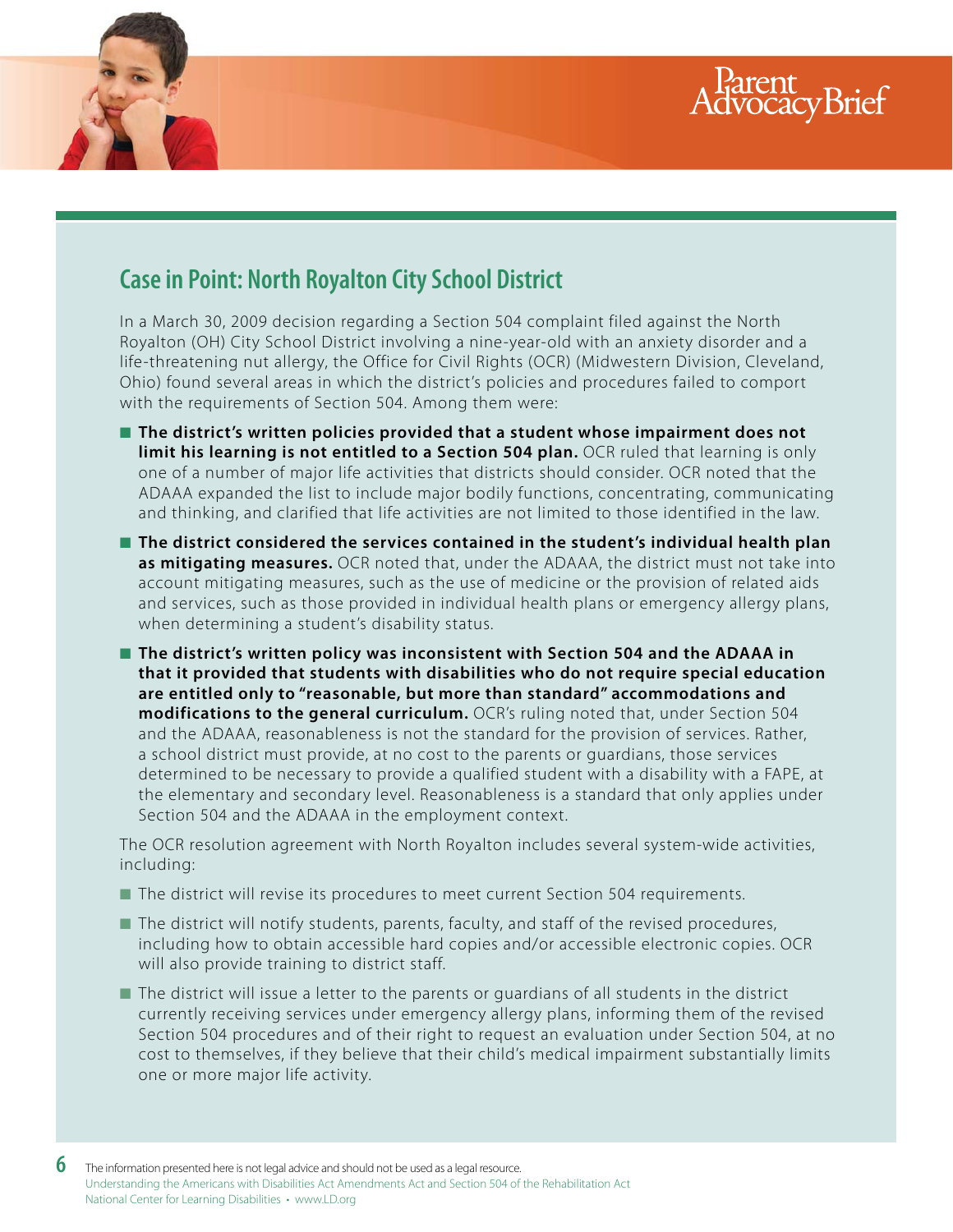### **Colleges and universities**

Colleges and universities (institutions of higher education or IHEs) that receive federal funds must also adhere to Section 504. However, their obligations are significantly different than elementary and secondary schools. IHEs are required to provide qualified students with appropriate academic adjustments and auxiliary aids and services that are necessary to afford the individual an equal opportunity to participate in a school's program. However, such institutions are not required to make adjustments or provide aids or services that would result in a fundamental alteration of the program or impose an undue burden on the institution.

Rarent<br>dvocacyBrief



For example, a university would not be expected to eliminate academic requirements essential to the instruction being pursued by a student, although the school may be required to make modifications in order to enable students with disabilities to meet those academic requirements. Current regulations provide that ``Modifications may include changes in the length of time permitted for the completion of degree requirements, substitution of specific courses required for the completion of degree requirements, and adaptation of the manner in which specific courses are conducted."

Source: Statement of the Managers to Accompany S. 3406, The Americans with Disabilities Act Amendments Act of 2008

Unlike elementary or secondary schools, IHEs have no obligation to locate, evaluate or serve eligible persons. Therefore, seeking academic adjustments, aids and services are the responsibility of the individual. Providing the necessary supporting documentation is also the individual's, and not the school's responsibility. IHEs should have clear and concise documentation policies that can be accessed by students interested in the institution. Documentation from elementary and secondary school years may not necessarily fulfill the requirements of an IHE. Once a request has been made and supported by the student's documentation and presented to program or faculty members, IHEs must have a process in place to determine if accommodations are reasonable (i.e., and therefore acceptable) or a fundamental alteration of the program (i.e., and therefore unacceptable).

As with elementary and secondary schools, the significant changes to Section 504 brought about by the ADAAA are likely to expand the numbers of individuals in IHEs who could be determined qualified under Section 504 and therefore would be eligible to receive supports and services necessary to provide equal opportunity to participate in and benefit from the programs.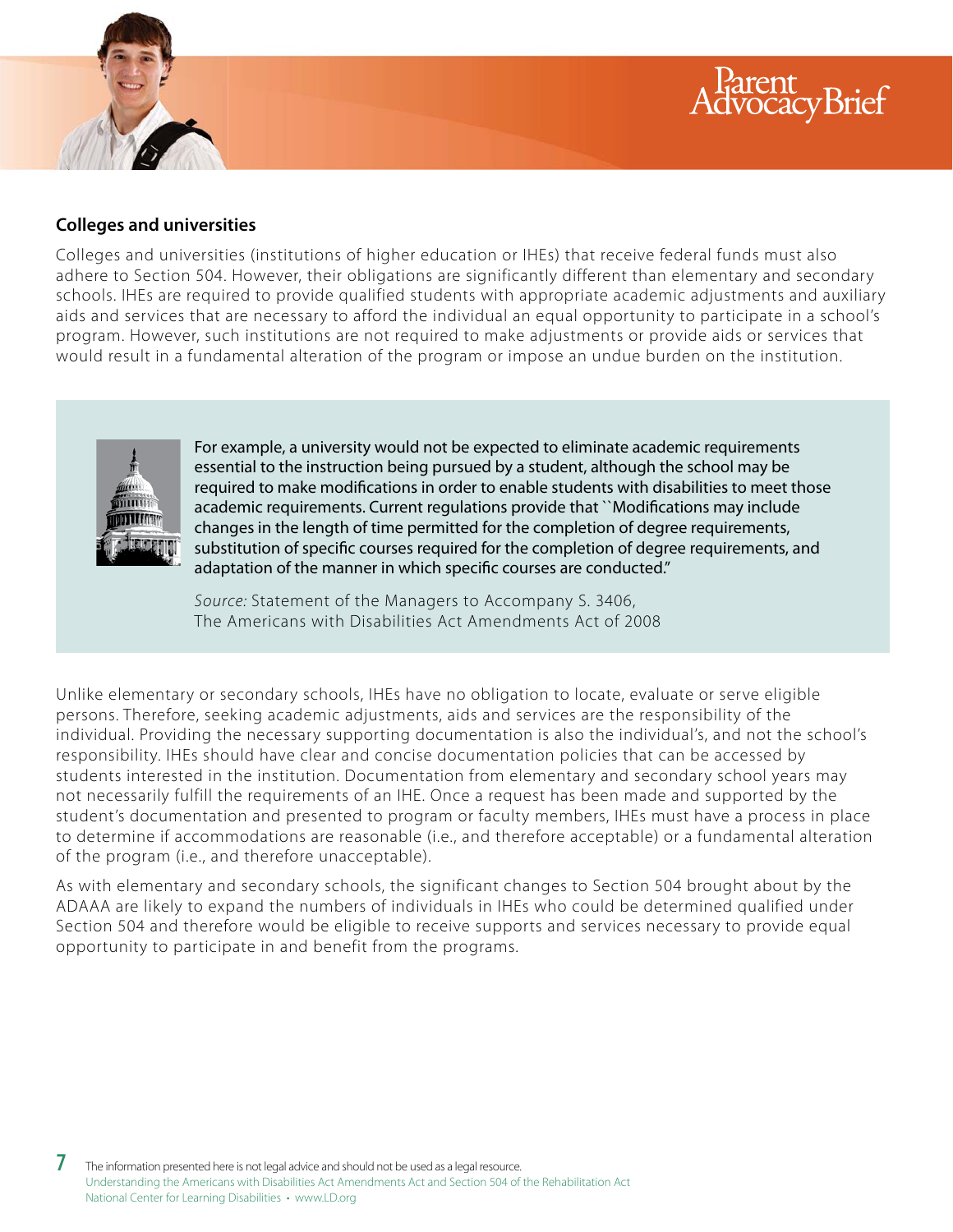

## **Questions for Parents to Consider**

#### **Q: Will more students be eligible for Section 504 because of the ADAAA?**

A: It depends. School districts that have fully implemented Section 504 in an expansive manner may not experience increases in eligible students. Those that have taken a more limiting approach will most likely experience an increase once the significant changes in the ADAAA are implemented.

#### **Q: My child is receiving informal accommodations that the teacher or other school personnel (e.g., counselor, nurse) are providing. Should I request to formalize these accommodations through a 504 plan?**

A: Yes. By documenting that the child has a disability which substantially limits a major life activity (e.g., learning, concentrating, other), you are ensuring the legal protections provided by federal law something Congress intended when it passed the ADAAA. You are also providing documentation in the case of transition to a new school or setting, teacher changes or other life event.

#### **Q: My child was previously found ineligible for services under IDEA and a Section 504 plan was not discussed at that time. Since ADAAA has broadened eligibility requirements, should we request a reevaluation?**

A: Yes, if you believe your child could benefit from a Section 504 plan. Because of the similarities between the IDEA and Section 504 "Child Find" requirement, schools should begin to pay particular attention to students found ineligible for services under IDEA and be willing to discuss whether a Section 504 plan is appropriate for the child.

#### **Q: My child was previously found ineligible for a Section 504 plan. Should we request another evaluation?**

A: Yes, especially if you believe the denial was directly related to the "old" interpretation of the law (e.g., finding that there was no substantial limitation of a major life activity or denial due to consideration of a mitigating measure such as medication).

#### **Q: My child has been eligible for services under IDEA and now the school proposes to end that eligibility. Should there be a discussion about a Section 504 plan?**

A: Yes. There are a substantial number of children (approx. 3%) who are declassified each year. It is very likely that many of these children need accommodations for both classroom instruction and testing in order to be successful in general education.

#### **Q: How does the ADAAA affect adults who need testing accommodations on graduate-level or other exams?**

 A: Congress intends for any qualified individual to have access to testing accommodations. Upon passing the ADAAA, Congress also stated: "…testing entities may establish appropriate and reasonable documentation requirements related to the determination of disability, as is true under current law."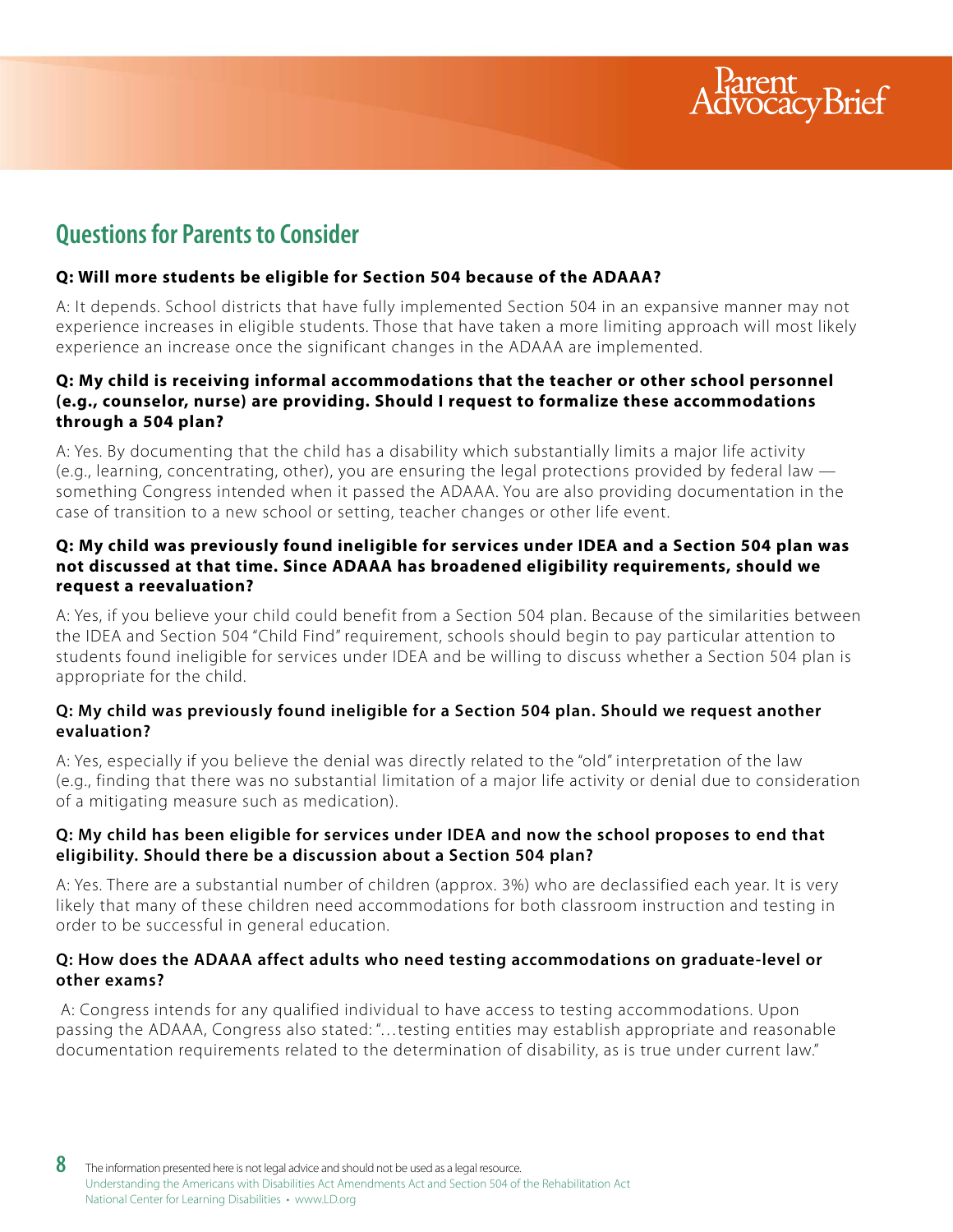## **IDEA and 504 Comparison Chart**

| Component                                         | <b>IDEA</b>                                                                                                                                                                                                                                                                                                                                                                         | <b>Section 504</b>                                                                                                                                                                                                                                                                                                                                                                                                                |
|---------------------------------------------------|-------------------------------------------------------------------------------------------------------------------------------------------------------------------------------------------------------------------------------------------------------------------------------------------------------------------------------------------------------------------------------------|-----------------------------------------------------------------------------------------------------------------------------------------------------------------------------------------------------------------------------------------------------------------------------------------------------------------------------------------------------------------------------------------------------------------------------------|
| <b>Purpose</b>                                    | A federal statute whose purpose is to ensure a free<br>and appropriate education (FAPE) for children<br>with disabilities who fall within one of the specific<br>disability categories as defined by the law.                                                                                                                                                                       | A broad civil rights law which protects the<br>rights of individuals with disabilities in any<br>agency, school or institution receiving federal<br>funds to provide persons with disabilities, to the<br>greatest extent possible, an opportunity to fully<br>participate with their peers.                                                                                                                                      |
| Who is<br>Protected?                              | Covers eligible students ages 3-21 whose disability<br>adversely affects their educational performance<br>and/or ability to benefit from general education.                                                                                                                                                                                                                         | Covers all persons with a disability from<br>discrimination in educational settings based<br>solely on their disability.                                                                                                                                                                                                                                                                                                          |
| <b>Services</b>                                   | Provides individual supplemental educational<br>services and supports, in addition to what is provided<br>to students in the general curriculum, to ensure that<br>the child has access to and benefits from the general<br>curriculum. Provided free of charge to the parent.                                                                                                      | Requires schools to eliminate barriers that<br>would prevent the student from participating<br>fully in the programs and services offered in<br>the general curriculum.                                                                                                                                                                                                                                                           |
| Requirements<br>for Delivering<br><b>Services</b> | Requires a written Individualized Education Program<br>(IEP) with specific content addressing the disability<br>directly and specifying educational services to be<br>delivered, mandating transition planning for students<br>16 and over, as well as a Behavior Intervention Plan<br>(BIP) for any child with a disability that has a<br>behavioral issue.                        | Does not require a written IEP but does require<br>a documented plan. Requires that reasonable<br>accommodations be made for the child with a<br>disability. Requires the school to provide<br>reasonable accommodations, supports and<br>auxiliary aides to allow the child to participate<br>in the general curriculum.                                                                                                         |
|                                                   | Defines "Appropriate Education" as a program<br>reasonably calculated to provide "educational<br>benefit" to the student. Related services (e.g.,<br>counseling, speech, transportation, occupational<br>and physical therapy, etc.) are provided as required<br>for the student to benefit from the educational<br>process and are aligned with specially designed<br>instruction. | Defines "Appropriate Education" as comparable<br>to the one provided to general education<br>students.                                                                                                                                                                                                                                                                                                                            |
| <b>Funding</b>                                    | Provides additional funding to states and local<br>school districts to help cover the excess cost of<br>providing special education to eligible students.                                                                                                                                                                                                                           | Does not provide any additional funding to<br>states or local school districts.<br>Additionally, IDEA funds may not be used<br>to serve children found eligible only under<br>Section 504.                                                                                                                                                                                                                                        |
| <b>Evaluation</b><br><b>Procedures</b>            | A full evaluation is required, using a variety of<br>assessment tools and strategies to gather relevant<br>functional and developmental information, including<br>information provided by the parent that may assist<br>the team in determining whether the child has a<br>disability and how it affects the child's educational<br>program.                                        | Evaluation draws on information from a variety<br>of sources in the area of concern. A group<br>decision is made with persons knowledgeable<br>about the student, evaluation data, and<br>available educational placement options.<br>Written consent is not necessary before<br>completing an evaluation; however, notice<br>must be provided to the parent or guardian.<br>Requires yearly reevaluations or periodic<br>review. |
|                                                   | Multiple assessment tools must be used to assess<br>the child in all areas of the suspected disability.                                                                                                                                                                                                                                                                             |                                                                                                                                                                                                                                                                                                                                                                                                                                   |
|                                                   | Written consent is necessary by parent or quardian<br>before an initial evaluation is conducted.                                                                                                                                                                                                                                                                                    |                                                                                                                                                                                                                                                                                                                                                                                                                                   |
|                                                   | Requires a reevaluation every three years by the IEP<br>team to determine if services are still needed to<br>address the student's disability, unless the parent and<br>other members of the IEP team agree it is not necessary.                                                                                                                                                    |                                                                                                                                                                                                                                                                                                                                                                                                                                   |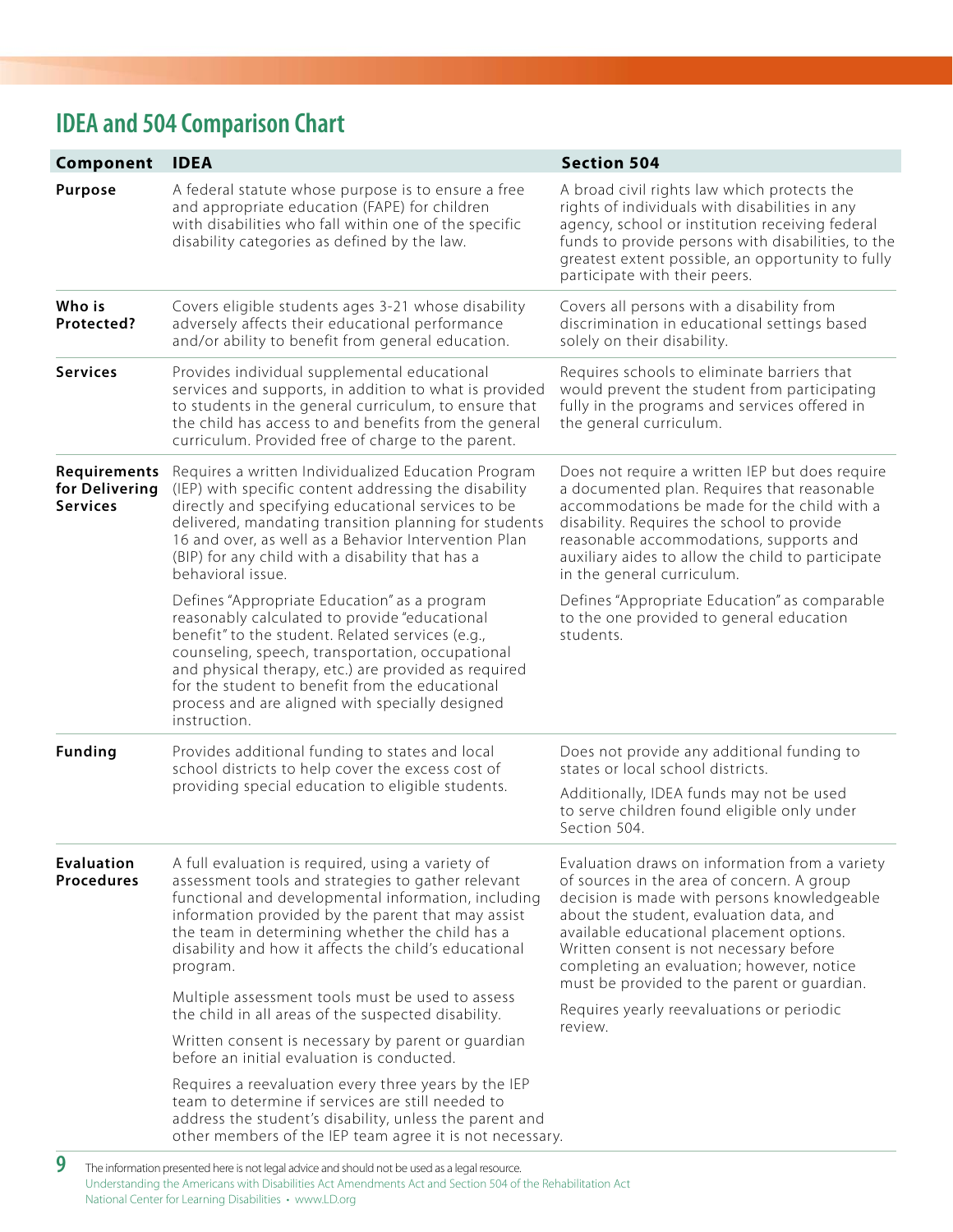## **IDEA and 504 Comparison Chart** (continued)

| Component                        | <b>IDEA</b>                                                                                                                                                                                                                                                                                                                                            | <b>Section 504</b>                                                                                                                                                                                                                                                                                                                                        |
|----------------------------------|--------------------------------------------------------------------------------------------------------------------------------------------------------------------------------------------------------------------------------------------------------------------------------------------------------------------------------------------------------|-----------------------------------------------------------------------------------------------------------------------------------------------------------------------------------------------------------------------------------------------------------------------------------------------------------------------------------------------------------|
| Independent<br><b>Evaluation</b> | Allows parents to request an Independent<br>Educational Evaluation (IEE) at the school district's<br>expense if the parent or guardian disagrees with the<br>evaluation obtained by the school district. The<br>independent evaluator must meet the same criteria<br>the district requires for their employees and must be<br>approved by all parties. | Does not allow independent evaluations at the<br>district's expense or the ability to request an<br>independent educational evaluation.                                                                                                                                                                                                                   |
| Procedural<br><b>Safeguards</b>  | Requires written notice to the parent or guardian<br>prior to identification, evaluation and/or placement<br>of the child.                                                                                                                                                                                                                             | Does not require written notice to the parent<br>or guardian.                                                                                                                                                                                                                                                                                             |
|                                  | Changes of services or placement must have<br>written notice before any change can take place.<br>Requires due process rights to be followed at all<br>times and a manifestation determination hearing for<br>discipline procedures.                                                                                                                   | Requires notice before a "significant change"<br>in placement. Requires due process rights if the<br>child is referred for formal evaluation under<br>IDEA, and the team determines not to evaluate.                                                                                                                                                      |
|                                  | For any child with behavioral concerns, a Functional<br>Behavior Assessment (FBA) must be completed and<br>a Behavior Intervention Plan (BIP) written to assist<br>the student in learning appropriate behaviors and<br>providing supports to enable the student to be<br>successful in their learning community.                                      |                                                                                                                                                                                                                                                                                                                                                           |
| Placement<br><b>Decisions</b>    | Requires the district and schools to use information<br>from a variety of sources, consider all documented<br>information, and use a team approach to make<br>eligibility decisions. Team members are identified<br>under IDEA and must be knowledgeable about the<br>child, evaluation data, the continuum of placements<br>and services available.   | Requires the district and schools to use<br>information from a variety of sources and to<br>consider all documented information. Uses a<br>team approach to make eligibility decisions,<br>with team members being knowledgeable<br>about the child, evaluation data, and the and<br>continuum of placements and services available.                      |
|                                  | Requires that the student receive a free and<br>appropriate education with his or her non-disabled<br>peers in the least restricted environment (LRE).                                                                                                                                                                                                 | The student must receive a free and appropriate<br>education with his or her non-disabled peers.                                                                                                                                                                                                                                                          |
|                                  | Requires an IEP meeting before any change in<br>placement or services is made. Students are eligible<br>for a full continuum of placement options, including<br>regular education with related services, as needed.                                                                                                                                    | A meeting is not required for a change of<br>placement. Students are served in general<br>education with or without modification.                                                                                                                                                                                                                         |
| <b>Due Process</b>               | Requires districts to provide resolution sessions<br>and due process hearings for parents or guardians<br>who disagree with the identification, evaluation,<br>implementation of IEP, or the student's LRE<br>placement.                                                                                                                               | Requires districts to provide a grievance<br>procedure for parents and students who<br>disagree with the identification, evaluation,<br>implementation of plan, or LRE placement.<br>A grievance procedure to follow must be<br>provided to parents and employees and a 504<br>coordinator identified in the district to assist<br>individuals as needed. |
|                                  |                                                                                                                                                                                                                                                                                                                                                        | Does not require a due process hearing before<br>Office for Civil Rights (OCR) involvement or<br>court action, unless the student is also covered<br>by IDEA.                                                                                                                                                                                             |
|                                  |                                                                                                                                                                                                                                                                                                                                                        | Compensatory damages are possible.                                                                                                                                                                                                                                                                                                                        |